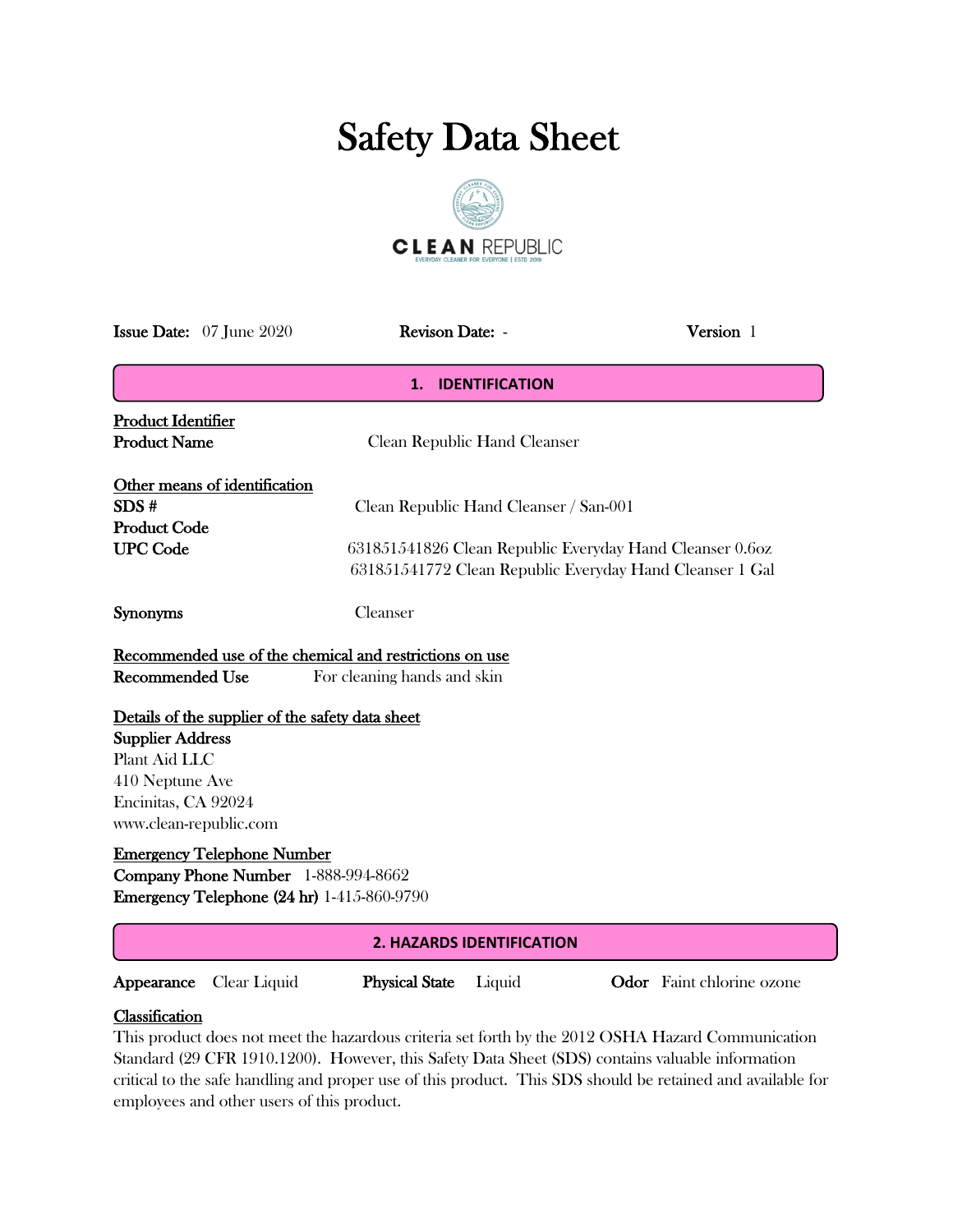## PAGE 1/6

Clean Republic – Hand Cleanser/San-001 - Clean Republic Hand Cleanser. Revison Date: -

### **3. COMPOSITION/INFORMATION ON INGREDIENTS**

This product contains no substances which at its given concentration, are considered hazardous to health. However, additional component information is available in subsequent sections of this SDS.

Synonyms Cleanser

#### **4. FIRST AID MEASURES**

#### First Aid Measures

j Í  $\overline{\mathcal{L}}$ 

í

|                   | <b>Eye Contact</b> If irritation occurs, flush eyes with water.           |
|-------------------|---------------------------------------------------------------------------|
|                   | <b>Skin Contact</b> If irritation occurs, wash affected area with water.  |
| <b>Inhalation</b> | If breathing problems develop, move away from product and into fresh air. |
| Ingestion         | Drink an 8 oz. glass of water.                                            |
| $\blacksquare$    |                                                                           |

## Most important symptoms and effects

 Symptoms Under normal use conditions the likelihood of any adverse health effect is low. Inhalation of product vapors or fumes is the most common route of exposure in occupational settings.

#### Indication of any immediate medical attention and special treatment needed

Notes to Physician None Applicable but treat symptomatically

#### **5. FIRE-FIGHTING MEASURES**

Suitable Extinguishing Media Product is not flammable or explosive- not applicable. Unsuitable Extinguishing Media Product is not flammable or explosive- not applicable.

## Specific Hazards Arising from the Chemical Not Determined

Protective equipment and precautions for firefighters

None needed as product is not flammable or explosive.

### **6. ACCIDENTAL RELEASE MEASURES**

#### Personal precautions, protective equipment and emergency procedures

Personal Precautions No personal protective equipment is required under normal conditions.

### Methods and material for containment and cleaning up

Methods for Containment and Methods for Clean-up Product is ≤0.9% sodium chloride (salt) solution and ≤0.05% available chlorine. Some localities allow such concentrations to be sent to open storm sewers. However, local environmental regulatory requirements should be followed. If desired, spills can be washed to sewer with plenty of water, or neutralized using sodium sulfite or sodium thiosulfate.

# **PAGE** 2/6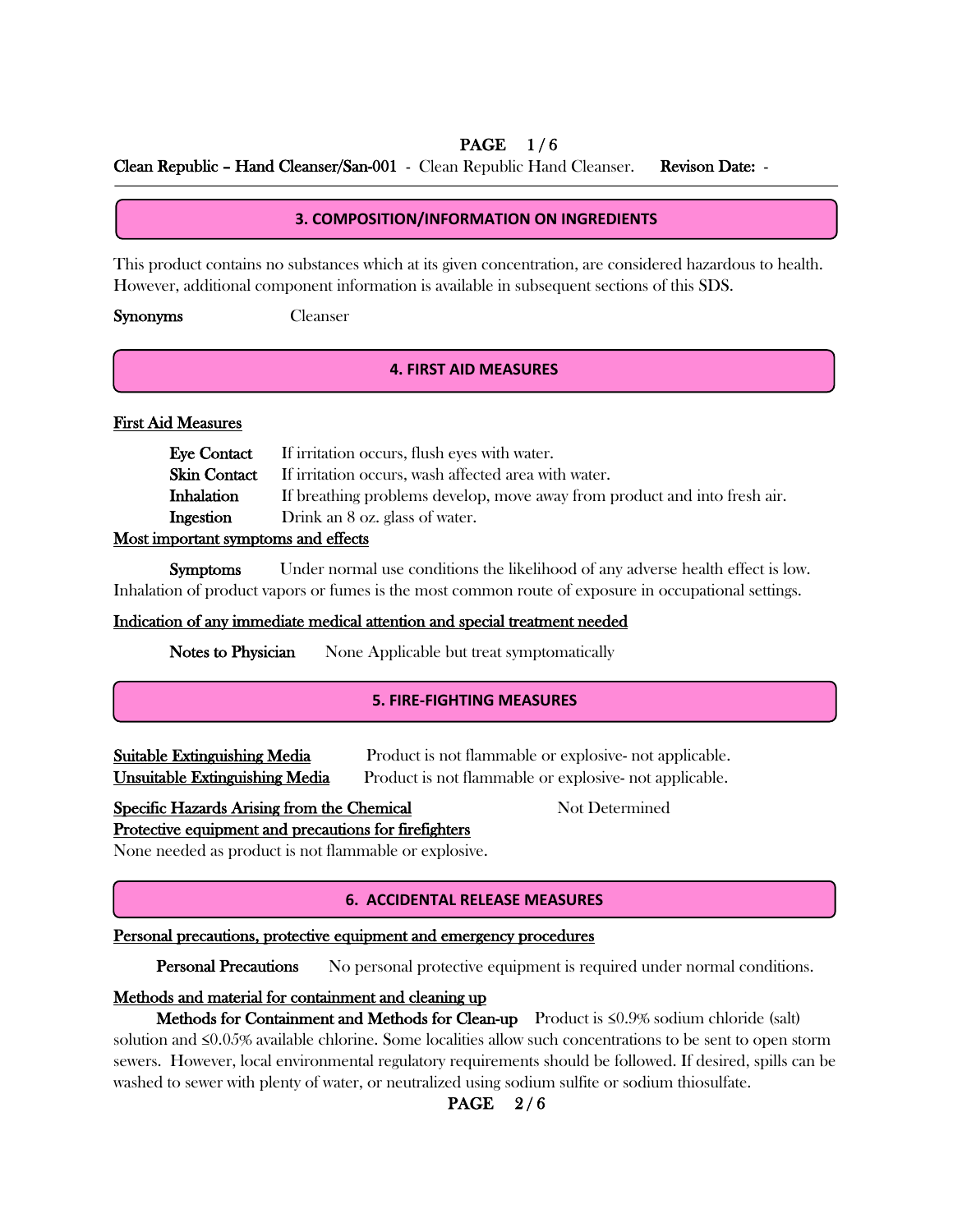Clean Republic – Hand Cleanser/San-001 - Clean Republic Hand Cleanser. Revison Date: -

| <b>7. HANDLING AND STORAGE</b>                                                                                                                                                               |                                                                                                       |  |  |  |  |
|----------------------------------------------------------------------------------------------------------------------------------------------------------------------------------------------|-------------------------------------------------------------------------------------------------------|--|--|--|--|
| Precautions for safe handling                                                                                                                                                                |                                                                                                       |  |  |  |  |
|                                                                                                                                                                                              | <b>Advice on Safe Handling</b> Handle in accordance with good industrial hygiene and safety practice. |  |  |  |  |
| Conditions for safe storage, including any incompatibilities                                                                                                                                 |                                                                                                       |  |  |  |  |
| <b>Storage Conditions</b>                                                                                                                                                                    | Keep containers tightly closed in a dry, cool and well ventilated place.                              |  |  |  |  |
|                                                                                                                                                                                              | Incompatible Materials Acids and Hydrogen Peroxide                                                    |  |  |  |  |
| 8. EXPOSURE CONTROLS/PERSONAL PROTECTION                                                                                                                                                     |                                                                                                       |  |  |  |  |
| <b>Exposure Guidelines</b><br>This product, as supplied, does not contain any hazardous materials with<br>occupational exposure limits established by the region specific regulatory bodies. |                                                                                                       |  |  |  |  |
| Appropriated engineering controls                                                                                                                                                            |                                                                                                       |  |  |  |  |
|                                                                                                                                                                                              | <b>Engineering Controls</b> Under normal conditions, none is required. Provide general and/or local   |  |  |  |  |
| exhaust ventilation to maintain a comfortable environment during showers, and at eyewash stations.                                                                                           |                                                                                                       |  |  |  |  |
| Individual protection measures, such as personal protective equipment                                                                                                                        |                                                                                                       |  |  |  |  |
| <b>Eye/Face Protection</b>                                                                                                                                                                   | Under normal conditions, not required.                                                                |  |  |  |  |
| <b>Skin and Body Protection</b>                                                                                                                                                              | None required under normal use.                                                                       |  |  |  |  |
| <b>Respiratory Protection</b><br>Not required under normal use conditions.                                                                                                                   |                                                                                                       |  |  |  |  |

General Hygiene Considerations Handle in accordance with good industrial hygiene and safety practice.

#### **9. PHYSICAL AND CHEMICAL PROPERTIES**

# Information on basic physical and chemical properties

١

| <b>Physical State</b>               | Liquid       |                                   |                      |  |
|-------------------------------------|--------------|-----------------------------------|----------------------|--|
| Appearance                          | Clear Liquid | Odor                              | Faint chlorine ozone |  |
| odor                                |              |                                   |                      |  |
| Color                               | Clear        | Odor Threshold                    | Not determined       |  |
| <b>Property</b>                     |              | Values                            | Remarks -            |  |
| Method                              |              |                                   |                      |  |
| pH                                  |              | $6.1 - 6.8$                       |                      |  |
| <b>Melting Point/Freezing Point</b> |              | $0^{\circ}$ C / $32^{\circ}$ F    |                      |  |
| <b>Boiling Point/Boiling Range</b>  |              | $100^{\circ}$ C / $212^{\circ}$ F |                      |  |
| <b>Flash Point</b>                  |              | Non-flammable                     |                      |  |
| <b>Evaporation Rate</b>             |              | 0.3                               | Comparable to water  |  |
| <b>Flammability (Solid, Gas)</b>    |              | Liquid-Not applicable             |                      |  |
| <b>Upper Flammability Limits</b>    |              | Not Determined                    |                      |  |
| <b>Lower Flammability Limit</b>     |              | Not Determined                    |                      |  |
| <b>Vapor Pressure</b>               |              | Not Determined                    |                      |  |
| <b>Vapor Density</b>                |              | Not Available                     |                      |  |
| <b>Specific Gravity</b>             |              | 1.00 1.06 g/ml or 8.34 lbs/gal    |                      |  |
| <b>Water Solubility</b>             |              | 100% soluble                      |                      |  |
| Continued on page 4                 |              |                                   |                      |  |
|                                     |              | 3/6<br><b>PAGE</b>                |                      |  |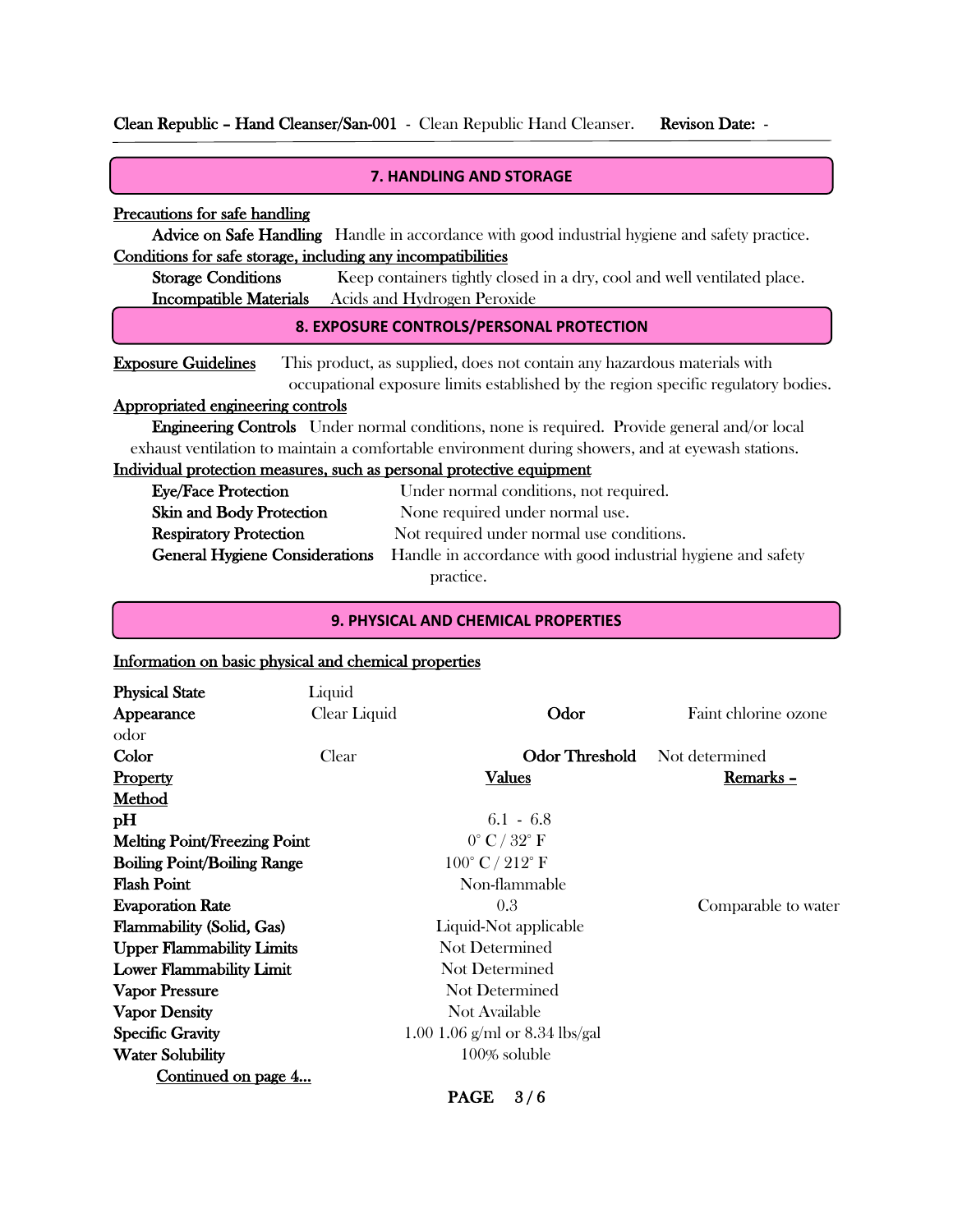Clean Republic – Hand Cleanser/San-001 - Clean Republic Hand Cleanser. Revison Date: -

| <b>Property</b>                  | Values                                   | Remarks - |
|----------------------------------|------------------------------------------|-----------|
| Method                           |                                          |           |
| Solubility in other solvents     | Not determined                           |           |
| <b>Partition Coefficient</b>     | Not determined                           |           |
| <b>Auto-ignition Temperature</b> | Not determined                           |           |
| <b>Decomposition Temperature</b> | Not determined                           |           |
| <b>Kinematic Viscosity</b>       | Not determined                           |           |
| <b>Dynamic Viscosity</b>         | Not determined                           |           |
| <b>Explosive Properties</b>      | Not considered to be an explosive hazard |           |
| <b>Oxidizing Properties</b>      | Not determined                           |           |

#### **10. STABILITY AND REACTIVITY**

| Reactive to acid products and hydrogen peroxide.                                                    |  |  |  |  |
|-----------------------------------------------------------------------------------------------------|--|--|--|--|
| Stable under recommended storage conditions.                                                        |  |  |  |  |
| <b>Possibility of Hazardous Reactions</b>                                                           |  |  |  |  |
| Hazardous Polymerization<br>Will not undergo hazardous polymerization.                              |  |  |  |  |
| <b>Conditions to Avoid</b><br>Avoid accidental contact of product with acids and hydrogen peroxide. |  |  |  |  |
| <b>Incompatible Materials</b><br>Acids and Hydrogen Peroxide.                                       |  |  |  |  |
| <b>Hazardous Decomposition Products</b><br>None known based on information supplied.                |  |  |  |  |
|                                                                                                     |  |  |  |  |

### **11. TOXICOLOGICAL INFORMATION**

#### Information on likely routes of exposure

| <b>Product Information</b> |                                                                           |
|----------------------------|---------------------------------------------------------------------------|
| Eve Contact                | Avoid contact with eyes.                                                  |
| Skin Contact               | Not expected to be a skin irritant during labeled use.                    |
| Inhalation                 | If breathing problems develop, move away from product and into fresh air. |
| Ingestion                  | Do not ingest.                                                            |
|                            |                                                                           |

#### Component Information

 $\overline{\phantom{a}}$ 

| <b>Chemical Name</b>    | Oral LD50             | Dermal LD50           | Inhalation LC50 |
|-------------------------|-----------------------|-----------------------|-----------------|
| Water 7732-18-5 > 99%   | 1.26-2.0 $g/kg$ (Rat) | 1.26-2.0 g/kg (Rat)   | Not Applicable  |
| Hypochlorous Acid       | Note: Chlorine levels | Note: Chlorine levels |                 |
| $7790-92-3 \leq 0.05\%$ |                       |                       |                 |

#### Information on physical, chemical and toxicological effects

Symptoms Please see Section 4 of this SDS for symptoms.

### Delayed and immediate effects as well as chronic effects from short and long-term exposure

Carcinogenicity Based on information provided, this product does not contain any carcinogens or potential carcinogens as listed by OSHA, IARC or NTP.

Numerical measures of toxicity Not determined

PAGE 4/6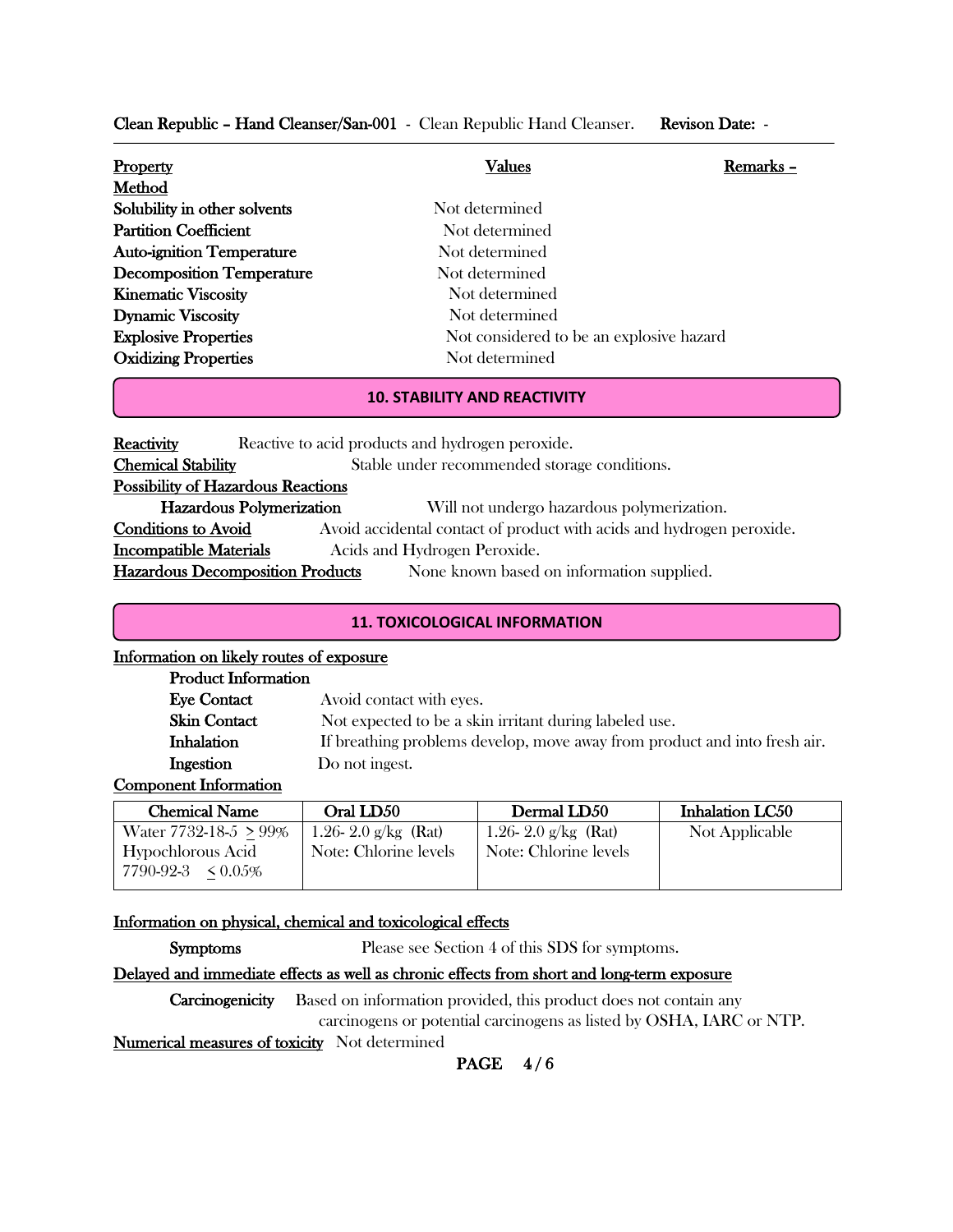## Clean Republic – Hand Cleanser/San-001 - Clean Republic Hand Cleanser. Revison Date: -

#### **12. ECOLOGICAL INFORMATION**

#### **Ecotoxicity**

 $\overline{a}$ ſ l

ĺ  $\overline{\phantom{0}}$ 

The product is not classified as environmentally hazardous.

#### Component Information

| <b>Chemical Name</b>      | Algae/aquatic plants | Fish | <b>Toxicity to Microorganisms</b> | Crustacea |
|---------------------------|----------------------|------|-----------------------------------|-----------|
| 7732-18-5<br>Water        | None                 | None | None                              | None      |
| $> 99\%$                  |                      |      |                                   |           |
| Hypochlorous Acid         |                      |      |                                   |           |
| $7790-92-3 \leq 0.05\%$   |                      |      |                                   |           |
| Persistence/Degradability | None                 |      |                                   |           |

| <b>Bioaccumulation</b>       | Not determined |
|------------------------------|----------------|
| <b>Mobility</b>              | Not determined |
| <b>Other Adverse Effects</b> | Not determined |

#### **13. DISPOSAL CONSIDERATIONS**

## Waste Treatment Methods

Disposal of Wastes Product is ≤0.9% sodium chloride (salt) solution and ≤0.05% available chlorine. Some localities allow such concentrations to be sent to open storm sewers. However, local environmental regulatory requirements should be followed. If desired, spills can be washed to sewer with plenty of water, or neutralized using sodium sulfite or sodium thiosulfate.

 Contaminated Packaging Disposal should be in accordance with applicable regional, national and local laws and regulation.

| <b>14. TRANSPORT INFORMATION</b> |                                                                                                                                |  |  |
|----------------------------------|--------------------------------------------------------------------------------------------------------------------------------|--|--|
| <b>Note</b>                      | Please see current shipping paper for most up to date shipping information, including<br>exemptions and special circumstances. |  |  |
| <u>DOT</u>                       | Not regulated                                                                                                                  |  |  |
| <b>IATA</b>                      | Not regulated                                                                                                                  |  |  |
| <b>IMDG</b>                      | Not regulated                                                                                                                  |  |  |
|                                  | <b>15 REGULATORY INFORMATION</b>                                                                                               |  |  |

#### **15. REGULATORY INFORMATION**

International Inventories All ingredients are listed or exempt from listing on Chemical Substance Inventory.

#### Legend:

TSCA - United States Toxic Substances Control Act Section 8(b) Inventory

DSL/NDSL - Canadian Domestic Substances List/Non-Domestic Substances List

EINECS/ELINCS - European Inventory of Existing Chemical Substances/European List of Notified Chemical

#### Substances

ENCS - Japan Existing and New Chemical Substances

IECSC - China Inventory of Existing Chemical Substances

KECL - Korean Existing and Evaluated Chemical Substances

PICCS - Philippines Inventory of Chemical and Chemical Substances

AICS - Australian Inventory of Chemical Substances

### **PAGE** 5/6